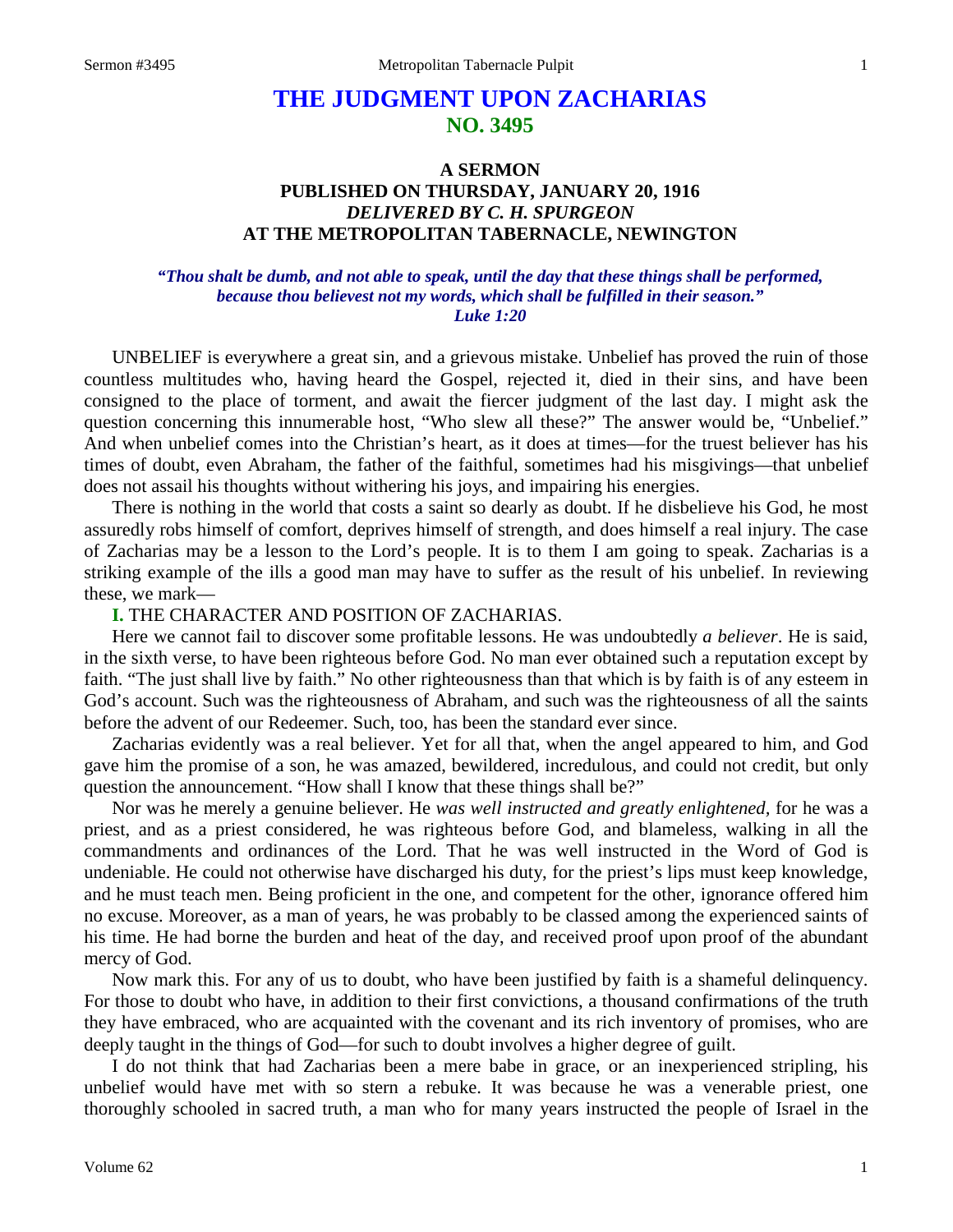oracles of God, that it became a crying evil for him to say, "Whereby shall I know this?" when the angel told him of his prayer being heard, and of the manner of answer the Lord would vouchsafe him.

The high office that Zacharias held as a priest caused him to be *looked up to*. Hence his conduct was more narrowly watched, and his example had a wider influence. On a similar account we have need, all of us in our several spheres, to consider the effect of our actions upon others. The higher a man's position, the greater his responsibility, and in the event of any delinquency, the graver his offense. For you to disbelieve, my dear brother, who are at the head of a household, is worse than a personal infirmity, it is a violation of duty to your family.

And you, dear friend, who preach the Gospel, for you to disbelieve, who are looked upon by many as an advanced Christian, as a mature saint whose example may be safely followed by those who listen to your counsels—this is a great and a crying evil, whereby you dishonor the Lord. I pray God that your conscience may be tenderly sensitive, and that you may be aroused to a sense of the dishonor you bring to Him by your faithlessness.

How *peculiarly favored* Zacharias was! An angel of the Lord appeared unto him. Not to any of the other priests, when they were offering incense, did such a heavenly visitor come. And what welcome tidings he brought! It was a wonderful message that he was to be the father of a child great in the sight of the Lord, one who should minister in the spirit and power of Elias, and become the forerunner of the Messiah. This surely was a signal instance of Divine Favor.

And mark this, beloved, our God is very jealous of those whom He highly favors. You cannot have privileged communications from the Lord, or be admitted into close communion with Him, without finding that He is a jealous God. The nearer we draw to Him, the more hallowed our sense of His presence will be. But to doubt His Word, or question the fulfillment of His promise when He speaks kindly to us, must incur His censure.

I speak after the manner of men, we do not expect from a stranger the esteem which we ought to merit from our servants. But our friends, who know us better than servants, ought to trust us more implicitly. And yet beyond common friendship in the near relation and tender attachment of a wife to her husband, the most unqualified confidence should be reposed.

Even so, my brethren, if you and I have ever been permitted to lean our heads on Jesus' bosom, if we have sat down at His banquets, and His banner over us has been love, if we have been separated from the world by peculiar fellowship with Christ, and have had choice promises given us, we cannot, like Zacharias, ask, "Whereby shall I know?" without grieving the Holy Spirit of God, and bringing upon ourselves some sad chastisement as the result.

What *soothing comfort had just been administered* to Zacharias by the angel of the Lord! Was not the manner of the salutation fitted to allay terror, and inspire him with trust? The troubled thoughts that perplexed him, and the fear that fell upon him when the angel appeared standing at the right hand of the altar, met with no rebuke. If it was natural that so unwonted a vision should startle him, there was a gentle sympathizing tenderness in the angel's address that might well have stilled the throbbings of his heart. "Fear not, Zacharias, for thy prayer is heard."

And so is it with us when the consolations of God have been neither few nor small, and when His good will towards us has been pointedly expressed, does it not make doubt and questioning more inexcusable? Do we not thereby aggravate the sin? Some of us have lived in the very bosom of comfort. Precious promises have been brought home to our souls, we have eaten of the marrow and the fatness, we have drunk the wines on the lees well refined. We are no strangers to the blessing of His eternal and unchanging love, or to the light of His countenance, which they prove who find grace in His eyes. Oh! if we begin to doubt after these discriminating love tokens, what apology can we offer? How can we hope to escape from the chastening rod?

Moreover, *the misgivings that Zacharias betrayed relate to the very subject on which his supplications were offered*. It was in response to his own petition that the angel said to him, "Thy prayer is heard." I marvel at his faith that he should persevere in prayer for a boon which seemed, at his own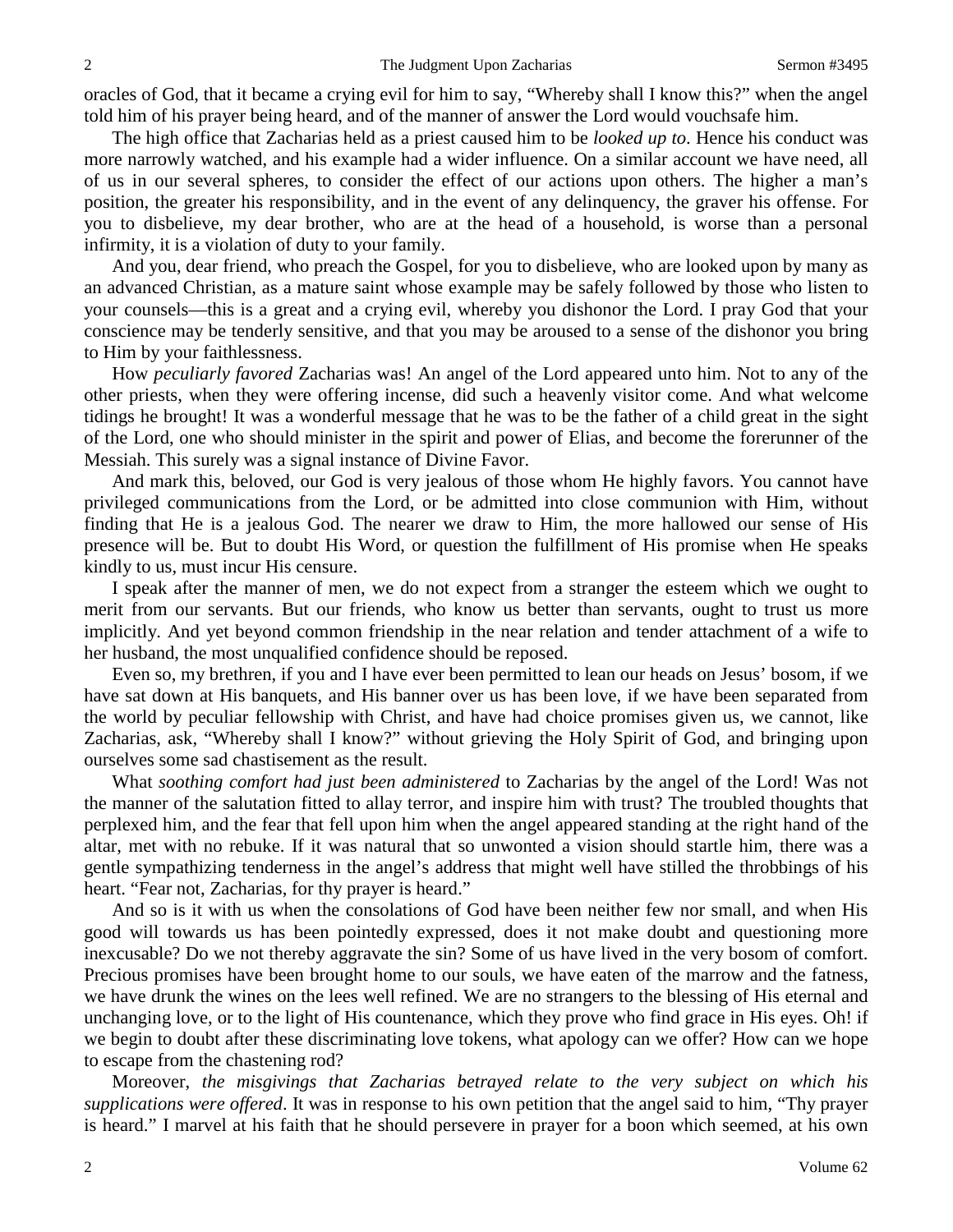and his wife's age, to have been out of the course of nature, and beyond the domain of hope, but I marvel a great deal more that, when the answer came to that very prayer, Zacharias could not believe it.

So full often is it with us, nothing would surprise some of us more than to receive an answer to some of our prayers. Though we believe in the efficacy of prayer, at times we believe so feebly that when the answer comes, as come it does, we are astounded and filled with amazement. We can scarcely think of it as a purpose of God, it seems rather to us like a happy coincidence. Surely this adds greatly to the sin of unbelief. If we have been asking for mercy without expecting it, and pleading promises while harboring mistrust, every prayer we have offered has been only a repetition of our secret unbelief, and it is only God's faithfulness that brings our inconsistency to light.

One other reflection is suggested by the narrative. *Zacharias appears to have staggered at a promise which others, whom we might well imagine to have been weaker in faith then himself, implicitly believed*. The veteran falters where a babe in grace might have taken courage. And is it not always a scandal if any of us who have been conspicuously favored of God are ready to halt, while our feebler brethren and sisters are animated and encouraged? No dubious thought seems to have crossed the mind of Elizabeth, no incredulous expression fell from her lips. She said, "Thus has the Lord dealt with me."

This case was the very opposite of that of Abraham and Sarah. There Abraham believed, but Sarah doubted, here the wife believes in the face of her husband's scruples. In like manner, Mary, that humble village maiden, accepts with simple faith the high and holy salutation with which she was greeted. She just asks a natural question, and that being answered, she replies, "Be it unto me according to thy word." Her surprise was soon exchanged for joy, and by and by she begins to sing with a loud voice, "My soul doth magnify the Lord, and my spirit hath rejoiced in God my Savior."

Not a little remarkable is this opening chapter of the Gospel according to Luke. Woman, who had been in the background through long preceding generations, seems suddenly to take a foremost place. Zacharias and Joseph stand in doubt, while Elizabeth and Mary exultingly believe. And who knows but I may be addressing some poor woman here who, in the depth of affliction, bodily suffering, and poverty, nevertheless rejoices in God with all her heart?

But without a doubt, I am now speaking to many a man who is vexed with trifling cares, murmurs bitterly because of petty annoyances, and distrusts his God when clouds come over the sky so that he sees not his way. Shame on our unbelief. Think shame of yourselves because of it, I pray you. Never does it disgrace us more than when the weaklings of the Lord's family put us to the blush by the simplicity and sincerity of their faith. The character and position of Zacharias may thus furnish a striking moral, but I do urgently entreat each Christian to point the keen edge of criticism at himself, and consider how much he is personally to blame for his own unbelief. Let us now proceed to investigate—

#### **II.** THE FAULT OF ZACHARIAS.

Whence this perilous wavering at that privileged hour? His fault was that *he looked at the difficulty*. "I am an old man," said he, "and my wife is well stricken in years." And while he looked at the difficulty he would fain suggest a remedy, he wanted a sign. "Whereby shall I know this?" It was not enough for him that God had said so, he wanted some collateral evidence to guarantee the truth of the word of the Lord.

This is a very common fault among really good people. They look for a sign. I have often trembled in my own soul when I have felt an inclination thus to tempt the Lord by looking for some minute circumstance to verify a magnificent promise. When I have thought, "Hereby shall I know whether He does hear prayer or not," a cold shiver has passed over me, the shudder has gone through my soul that ever I should think of challenging the truth of God's Word, when the fact is so certain.

To us who have full often cried unto the Lord in our distresses, and been delivered out of our troubles, to raise such a question is indeed ungrateful. For a child of God who habitually prays to his Father in heaven to look upon His faithfulness as a matter of uncertainty is to degrade himself, and to dishonor his Lord. Yet there is no denying the tendency and disposition among us to want a sign. As we read a prophecy of the future, we crave a token in the present. If the Lord were pleased to give us a sign,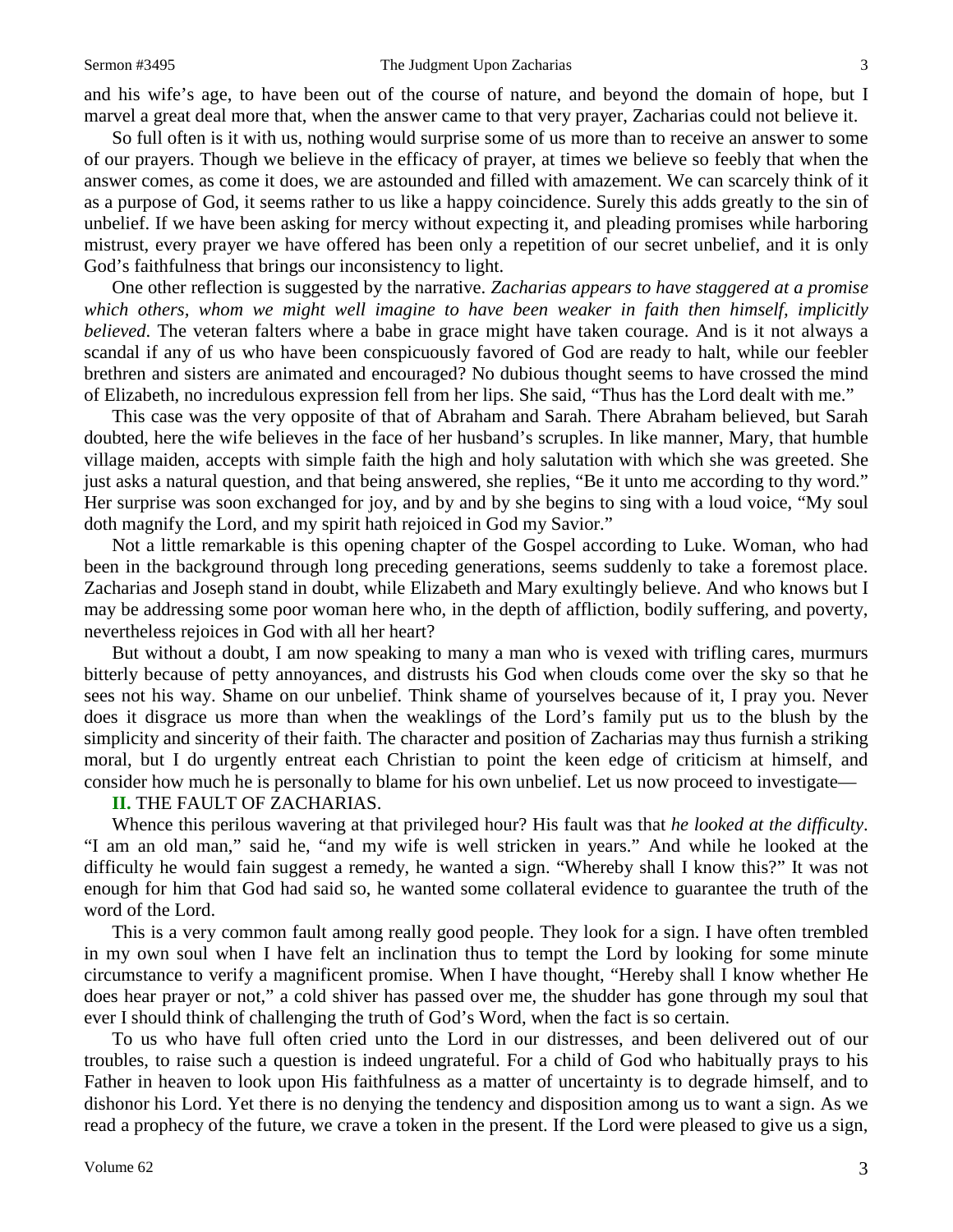or if He told us to ask for a sign, we would be quite right in attaching a high importance thereto, but for us to doubt a plain promise, and therefore, ask a sign, is to sin against the Lord.

Sometimes we have wanted signs in spiritual things. Meet and proper is it for us to rejoice in the true delights of fellowship with Christ, but it ill becomes us to make our feelings a kind of test of our acceptance, or to say, "I will not believe God if He does not indulge me with certain manifestations of grace, unless He gives me the sweetmeats I crave, I will be sulky and sullen, and refuse to eat the children's bread."

Why, such conduct is willful and wicked, it is weak, and utterly inexcusable. Yet how many of us have been guilty of this folly? Now, as Zacharias stood upon the threshold of the Gospel dispensation, and he was the first among those who heard the glad tidings to express unbelief, it was necessary that he should be made an example of.

God would show at the very outset, even before John the Baptist was born, that unbelief could not be tolerated, nor should it go unchastened. Therefore, His servant Zacharias, must, as soon as he had asked for a sign, have such a sign as would make him suffer for months to come, and constrain him to be sorry that he had ever dared to proffer the request.

Oh! beloved, is our faith still so weak, and our experience still so contracted, that we cannot yet trust our God? Twenty years have we known Him. Has He been a wilderness to us? Have His mercy and truth ever failed us in time of need? Shall all His tender dealings with us count for nothing? Do you think so lightly of the gift of His Son, the gift of the Holy Ghost, of the daily providence which has guarded you, and of the hourly benediction which has been vouchsafed to you, that you would fain put aside these unfailing benefits from your grateful remembrance, while you indulge in some paltry whim, and tempt the Lord your God by your mistrust? That be far from any of us!

We would rather take up the position of Shadrach, Meshach, and Abednego, who, when arraigned before Nebuchadnezzar, and adjudged to be thrown into the furnace of fire, said, "Our God is able to deliver us, but," they added, "if not (though He should do nothing of the kind), nevertheless be it known unto thee, O King, we will not serve thy gods, nor worship the golden image which thou hast set up." That is the spirit in which we ought to walk before God—"Though he slay me, yet will I trust in him."

What if He does not spare my mother's precious life? What if He does not preserve my child from the ravages of the fatal epidemic? What if He takes away the desire of my eyes with a stroke? What if my business should cease to thrive? What if my health fail and my strength decay? What if I be dishonored by the scandal of my neighbors? Shall I, therefore, cast off my allegiance to God, or betray my trust in Him? Am I to engage in rebellion like this?

Not flood nor flame could quench or extinguish His love to me. Shall anxiety or tribulation, disappointment or disaster sever my heart from devotion to Him? Nay, God give me grace to see my cattle destroyed, and my goods swept away, and my children cut off in their prime, and to hear cruel taunts from the wife of my bosom, to be covered with sore boils, and to sit on a dunghill and scrape myself with a potsherd, and find my best friends miserable comforters, and yet, in the midst of accumulated distresses, to be able to say, "I know that my Redeemer liveth; he has not failed to deliver me hitherto, and though, after my skin, worms destroy this body, yet in my flesh shall I see God. Though the fig tree should not blossom, though the flocks and herds be cut off, yet will I trust in the Lord, and glory in the God of my salvation."

If true to our high profession, the Christian's faith should not borrow its hue from the circumstances by which he is surrounded. To hanker after signs that a promise shall be fulfilled is obviously to show distrust of the promiser. "Now the God of hope fill you with all joy and peace, in believing, that ye may abound in hope through the power of the Holy Ghost." So shall you be restrained from asking for a petty sign to justify you in relying on His princely bounty. The Lord keep you from this great transgression! We pass on to observe—

**III.** THE PENALTY ZACHARIAS INCURRED.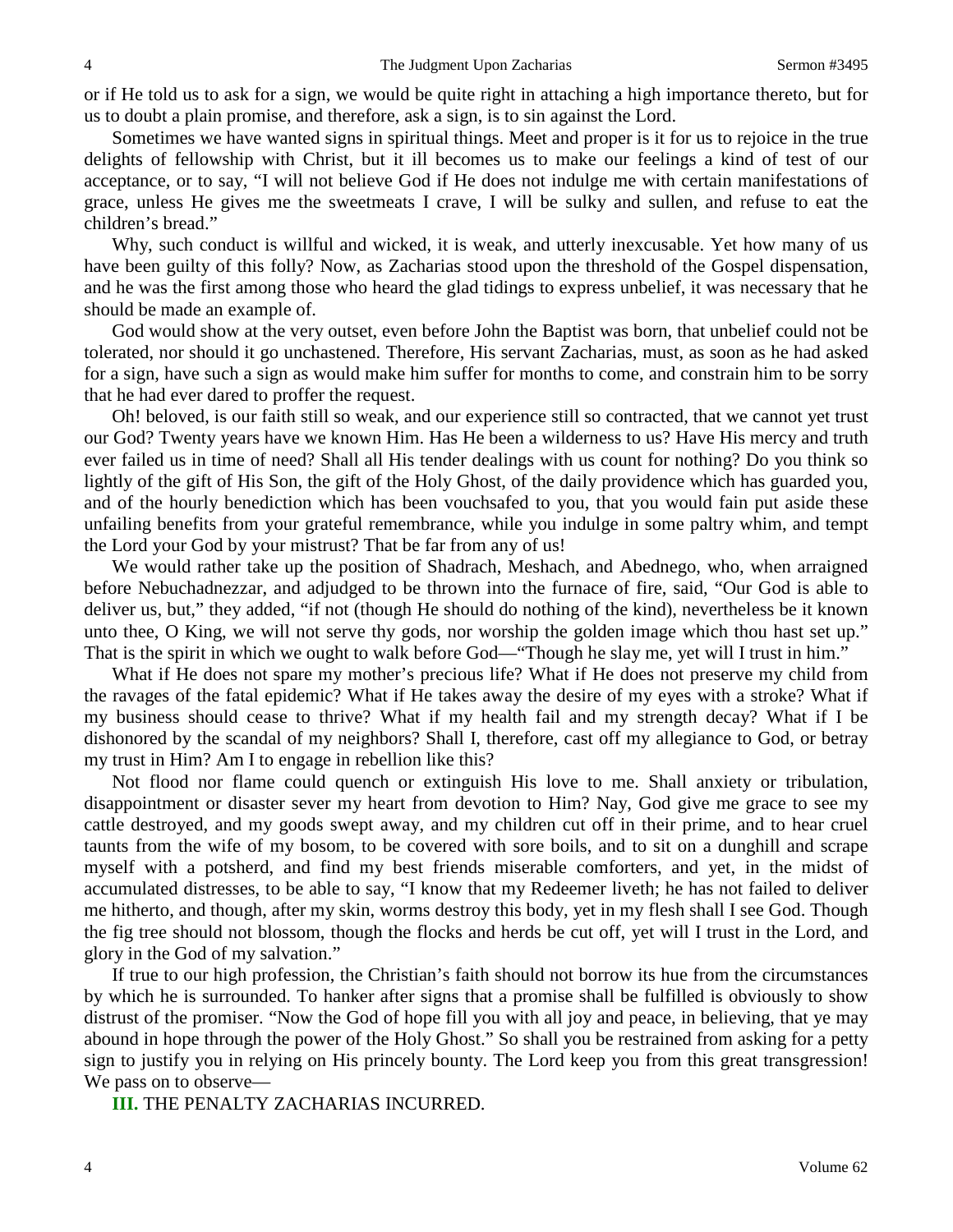His morbid propensity was followed by *a mortifying punishment*. He had doubted, and he became dumb, and as the narrative clearly shows us, he was deaf likewise. Such was his chastisement, and it was sent not in anger, but in God's own covenant love. What a salutary medicine! Although bitter to the taste, how effective it was! Read his song, and you will see the evidence. He had been for months silent, quiet, shut out from all sound, and unable to make any. But well he had occupied his months of seclusion. He had searched the prophets—do you see that? He had been musing much upon the coming one—do you see that? Deep humility had taken the place of arrogant presumption. He was bowed down before the Majesty of God, yet at the same time full of peace and blissful hope. Thus he looked into the glorious future.

Oh! dear brethren, if you are prone to doubt, this sickness of the mind will require a strong corrective. Very likely God will give you some sharp medicine, but it shall work for your good. As His child, He will not chasten you so as to injure you, but He will chasten you so as to benefit you. I do not think children generally court the rod, however beneficial it may be, and yet I am quite sure there is no wise child of God who would not shrink from the graver ills which render such discipline essential to his soul's health.

See how judgment *was tempered with mercy*. The punishment sent to Zacharias was not so severe as it might have been. Instead of being struck deaf and dumb, he might have been struck dead. As I read this passage, I wondered that God has not struck me deaf and dumb when I have spoken unbelieving words—when I have been depressed in spirit, and spoken unadvisedly with my lips. Oh! had the Lord been wroth with me, and said, "If that is your witness about Me, you shall never speak again." That would have been most just, and I might have been a mournful instance of His indignation against His unbelieving servants, he has not dealt so with me, glory be to His name!

And this chastisement *did not invalidate the promise*. The Lord did not say, "Well, Zacharias, as you don't believe it, your wife, Elizabeth, shall not have a son. There shall be a John born, but he shall not come to your house." Oh! no, that is a grand passage—"If we believe not, yet he abides faithful; he cannot deny himself." The promise still stands. God does not take advantage of our unbelief to cry off and say, "I will give you no blessings because you doubt Me"—no, but having said it, He does it and His Word does not return unto Him void. Even the trembling, doubting children, though they get the rod, get the blessing too, and the promise is fulfilled, though the father is dumb when the blessing comes.

Very painful, indeed, was his chastisement. One would not like to be deaf and dumb for a day, but to be deaf and dumb for the space of nine months must have been a very painful trial to this man. Moreover, he could not bless the people, he could not speak a word, he could not instruct the people, he was useless for that part of the priest's work, and when the song went up within the hallowed walls of the temple, he could not hear it. He might know by signs that they were singing a hallelujah, yet his ears could not catch its grateful strains. That poor tongue of his was silent. He could not add a note to the volume of praise that went up to the God he loved. It must have been mournful to him to have no prayer in the family which he could hear, and in which he could join, and to be as good as dead for all practical purposes.

Now I am afraid there are many believers who have had to suffer something like this, for many days, on account of their unbelief. I think I can point out some who are unable to hear the Gospel as once they did. Many years ago, a friend said that he could not hear me preach. I said to him, "Buy a horn." "No," he said, "it is not your voice, I can hear that, but I don't enjoy it." My reply was, "Perhaps that is my fault, but I am far from sure that it is not your own." I fear, in such cases, it is quite as often the hearer's fault as the preacher's fault.

At any rate, when others profit, and our judgment approves, though our hearts find no refreshment, there is reason to suspect that in the dullness of our senses we are compelled to bear chastisement for our unbelief. You go where others go, and find no solace. You hear what edifies and comforts them, but there is no cheer for you. You are deaf, your ears are closed to what the Lord says.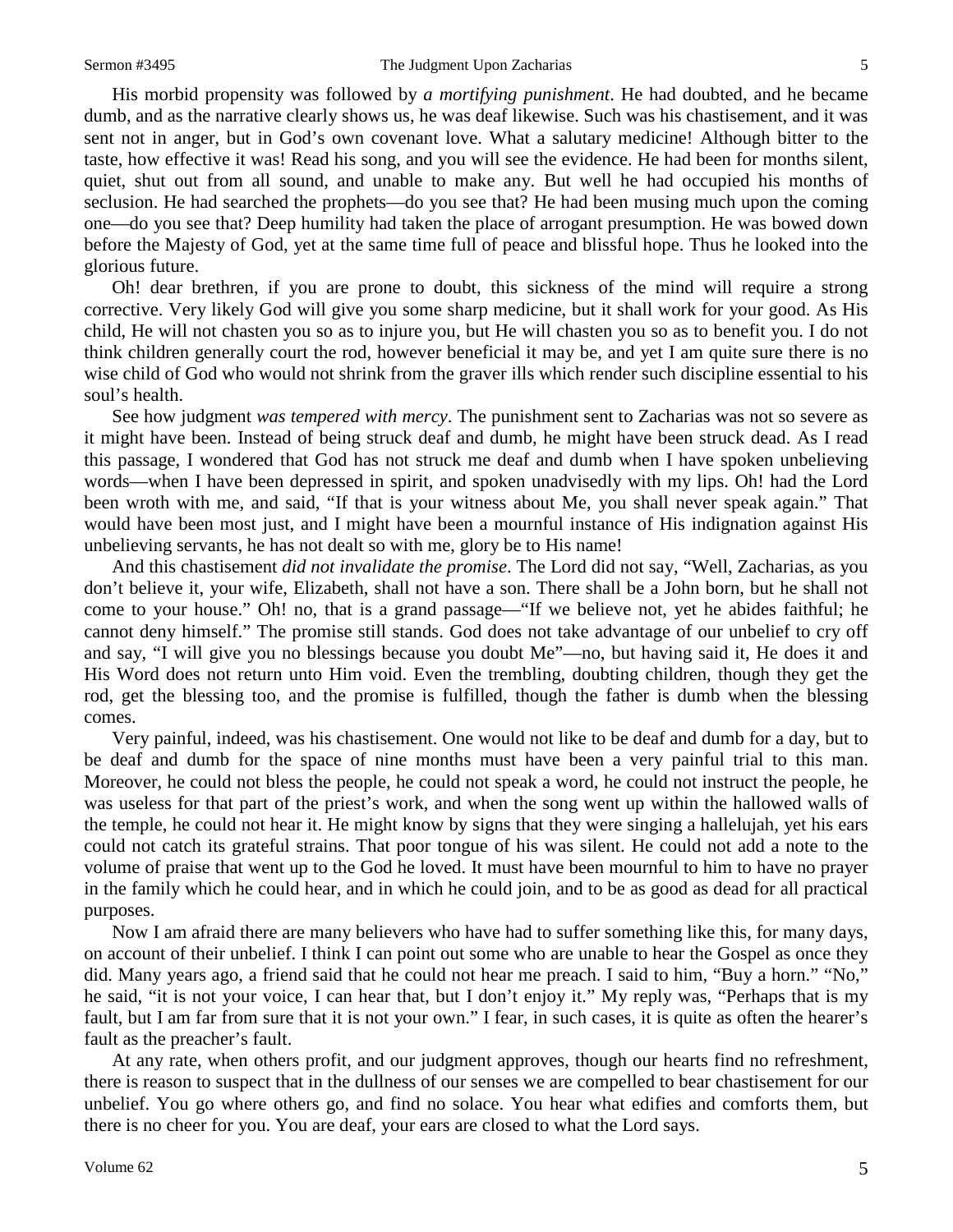Very often it has happened, I fear, to some here, that, for want of faith, they have lost their speech. Time was when they could tell of the Lord's goodness, but they seem silent now. They could sing once, but their harps are hung on the willows now. As they get with their companions, they seem as if they have lost all their pleasant conversation. If they try the old accustomed strings of the time-worn harp, the ancient skill is gone. They cannot praise God as once they did, and all because on one occasion, when the promise was clear before their eyes, they would challenge and mistrust it. They could not rely upon their God. Little do we know how many Fatherly chastisements come upon us as the result of our unbelief.

The lessons I gather, and with which I conclude, are these—First, if any of you, beloved, are weak in faith, do not be satisfied about it. Cry to God. Our God deserves better homage of us than a weak, attenuated faith can render Him. He deserves to be trusted with such confidence as a child gives his parent. Ask Him to increase your faith. And you who have faith, oh! keep it jealously, exercise it habitually, pray to the Lord to preserve it.

Never begin to walk according to the sight of the eyes. Confer not with flesh and blood. Don't come down from that blessed height of simple confidence in God, but ask that you may abide there, and no longer doubt. The church wants believers to believe for her, and to pray for her. "He that wavereth is like a wave of the sea, driven by the wind and tossed. Let not that man think that he shall receive anything of the Lord." Are you strong in faith, be you stronger still, are you weak in faith, be you strong.

But let the unbeliever, the utter unbeliever, tremble. If a good man, a saved man, a noble and a blameless man was nevertheless for months struck dumb for unbelief, what will become of you who have no faith at all? He that believeth not is condemned already, because he hath not believed on the Son of God. To you, unbeliever, no angel Gabriel will appear, but the destroying angel awaits you. What shall be your fearful chastisement? You will be silent, it will be eternal. Oh! you shall stand silent at the judgment seat of Christ, unable to offer any excuse for your rebellion and unbelief!

Unbelief will destroy the best of us, faith will save the worst of us. He that believeth on the Lord Jesus Christ hath eternal life—he that believeth not (whatever else his apparent excellences) will assuredly perish. Faith, faith! this is the priceless saving thing to every one of us. The gift be yours to believe. The grace be yours to inherit the righteousness of faith. The joy be yours to believe in Jesus Christ with all your hearts. The triumph be yours to believe now to the saving of your souls. Amen.

#### **EXPOSITION BY C. H. SPURGEON**

#### *HEBREWS 3, 4:1-9*

**Hebrews Chapter 3. Verse 1.** *Wherefore, holy brethren, partakers of the heavenly calling, consider the Apostle and High Priest of our profession, Christ Jesus;*

Would God we considered Him more! He is supremely worthy of our perpetual consideration from all points of view. And the more you consider Him the more you may, for there is a depth and breadth about His wondrous Personality, His work, and His offices well worthy of our deepest thought and admiring worship. Holy brethren, partakers of a heavenly calling, we may well consider Him.

**2-4.** *Who was faithful to him that appointed him, as also Moses was faithful in all his house. For this man was counted worthy of more glory than Moses, inasmuch as he who hath builded the house hath more honour than the house. For every house is builded by some man; but he that built all things is God.*

The translators were obliged to supply the word man, and yet it is not correct. It is only half the matter, for behold Christ is God and man in one ever blessed person, and therefore, was He counted worthy of more glory than Moses.

**5-6.** *And Moses verily was faithful in all his house, as a servant, for a testimony of those things which were to be spoken after; but Christ, as a son over his own house; whose house are we, if we hold fast the confidence and the rejoicing of the hope firm unto the end.*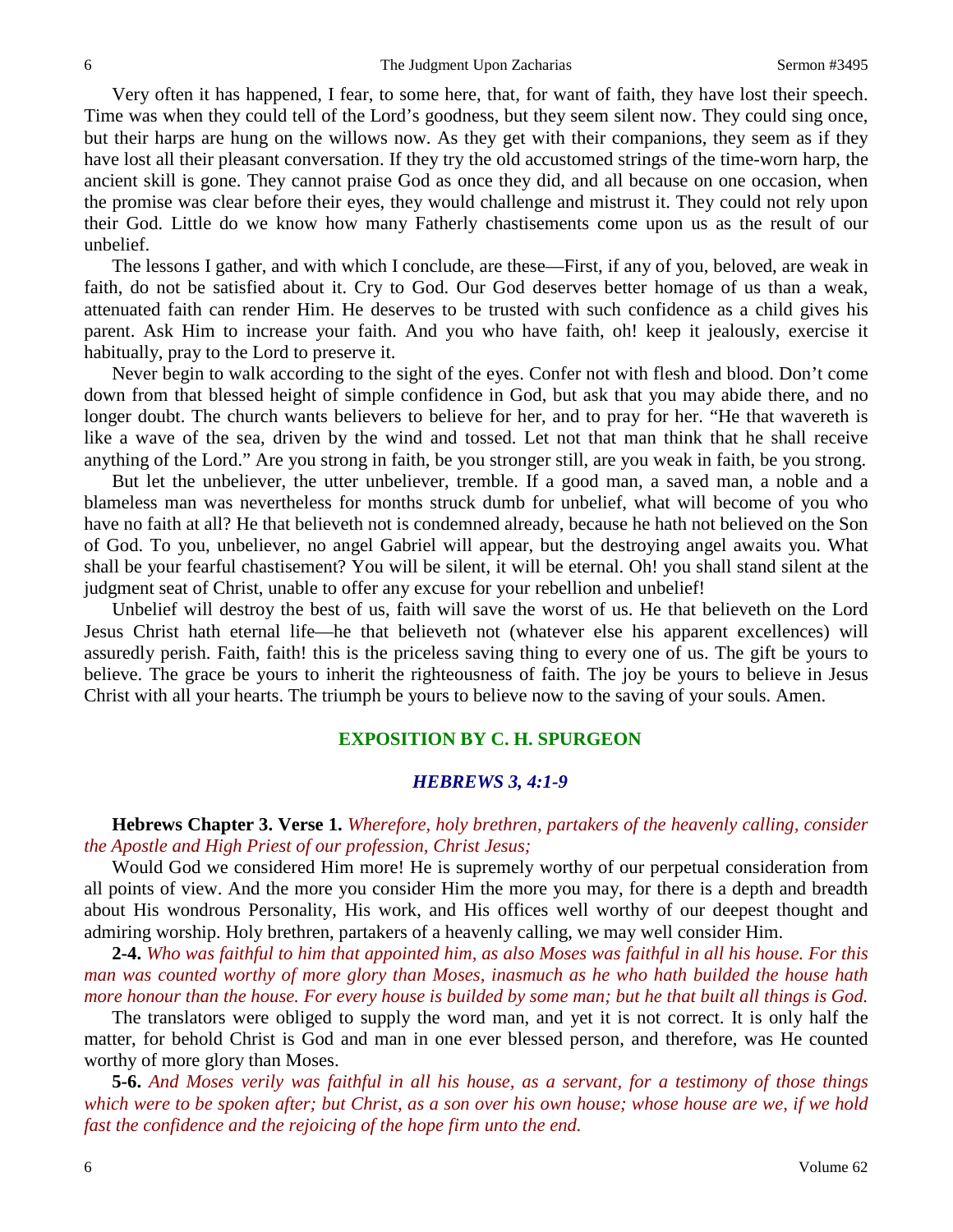We are the house in which He dwells with delight—in which He finds comfort and rest. We are the household over which He rules, and in which He is the delight and the joy of us all. Oh! may our church ever be such a house, so well ordered, that when the Lord comes into it—nay, when He ever dwells in it—He may not be grieved in His own house. Whatever trouble a man has, he hopes to find solace at home. And so let the house of God be the house of Jesus—the place where there is peace, obedience, love, holiness.

**7-9.** *Wherefore (as the Holy Ghost saith, Today if ye will hear his voice, harden not your hearts, as*  in the provocation, in the day of temptation in the wilderness: when your fathers tempted me, proved me, *and saw my works forty years.*

That was a house in which it was hard to dwell. It had been Moses' prayer, "if thy presence go not with us, carry us not up hence," and the curtains had been spread for God's abode, and there was the holy place. But oh! their provocations made it an uneasy house for the Lord of the house, which ultimately He left, tearing its veil from the top to the bottom as He left it, for it was finished, and He had done with it.

**10.** *Wherefore I was grieved with that generation, and said, They do alway err in their heart; and they have not known my ways.*

They do err, they did always err in their heart. God is very tender to errors of judgment—errors of the head. But to err in the heart—this is the heart of erring, and very provoking to the Most High, and for it always to be so after having tasted the bitter fruit of erring—after having known God's anger on account of previous errors—oh! this was sad! "They do alway err in their heart." The foundation of sin often lies, however, in ignorance—"They have not known my ways." Ignorance can never be of any benefit to us. "That the soul be without knowledge is not good." But ignorance of God is the constant course of the errors of the heart. "All thy children shall be taught of the LORD," is a very gracious promise, and where it is carried out, the errors are rectified by the grace of God.

**11.** *So I sware in my wrath, They shall not enter into my rest).*

What a dreadful warning this is to us! If God has had forty years' patience with you, take heed, sinner, take heed, lest He swear in His wrath that you shall not enter into His rest, for your entrance into that rest depends upon His good will and pleasure. He will have mercy on whom He will have mercy, and He will have compassion on whom He will have compassion. If, then, you provoke Him to swear that you shall not enter into His rest, into that rest you never can enter, for then the gates of hell are barred upon you, and the gates of heaven fast locked against you. Beware, then, lest you provoke Him.

**12.** *Take heed, brethren, lest there be in any of you an evil heart of unbelief, in departing from the living God.* 

That is the thing that provokes God—unbelief, not so much the unbelief of the head, as the unbelief of the heart, when the heart will not yield to the plan of salvation, when men want to be saved by their own works, or else are indifferent altogether about whether they are saved or not. It is heart-unbelief that damns men. It is heart-faith that is the means of salvation. With the heart man believes unto righteousness, but heart-unbelief leads to, and seals, his ruin.

**13.** *But exhort one another daily,—*

In opposition to their always erring, do you be always exhorting, and you cannot do that with any face unless you are always watching that you do not err yourselves, but when, walking yourselves near with God, you exhort one another, it is well. "Exhort one another daily."

**13.** *While it is called Today; lest any of you be hardened through the deceitfulness of sin.*

If sin were to come to us labeled as sin, I trust we should reject it, but there is a deceitfulness of sin. It sometimes comes as a necessary action. We think that wisdom demands that we should sin a little sometimes to avoid some great evil, and in this way the soul gets hardened through the deceitfulness of sin. Oh! if the devil would come in the shape of a devil, he would do little mischief, but he assumes the fashion of an angel of light, and there it is that he causes us so much sin and sorrow.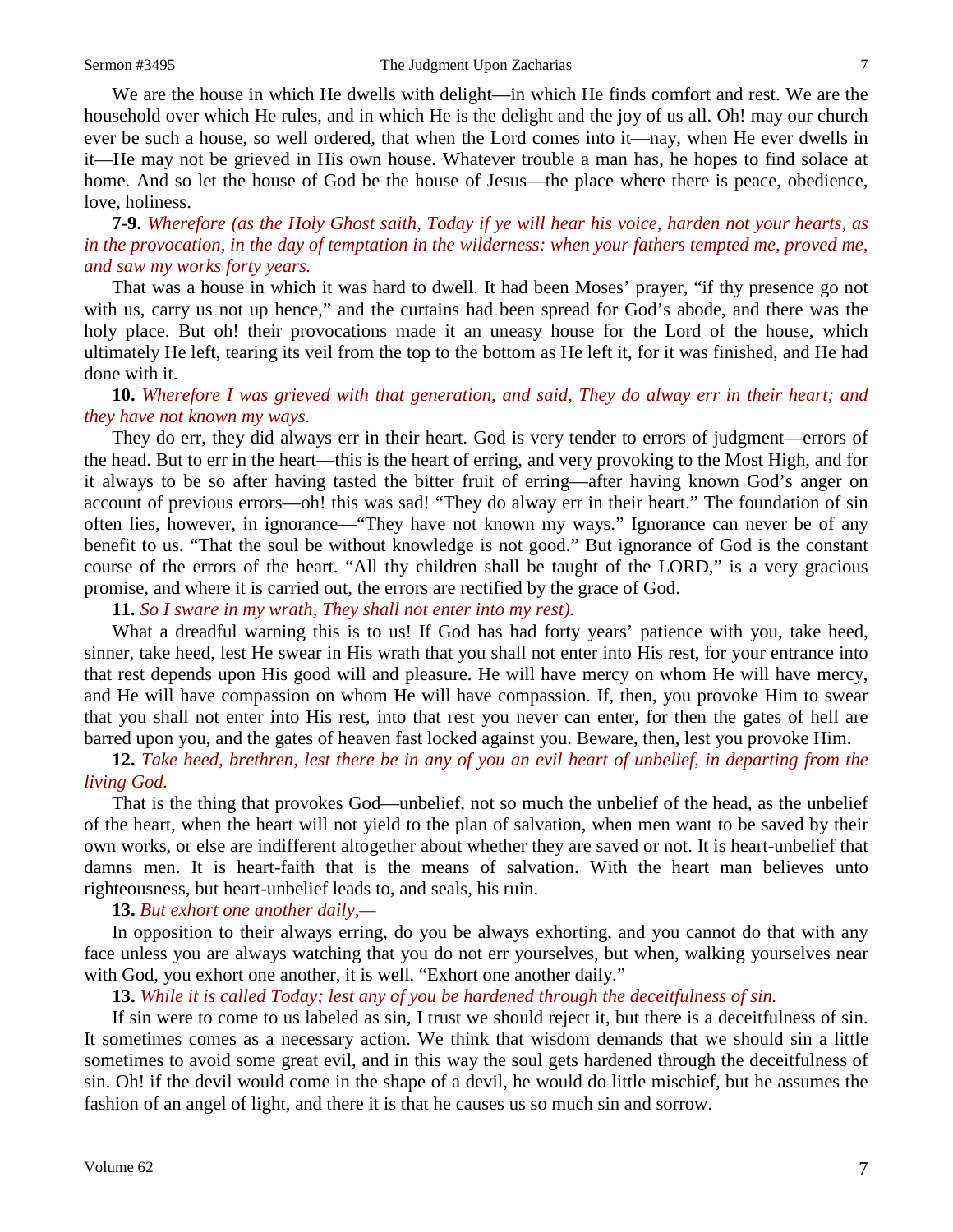### **14.** *For we are made partakers of Christ, if we hold the beginning of our confidence stedfast unto the end;*

It is not true that one act of faith is all that is required, except you will consider that one act to be continuous throughout life. If a man were a believer once, and if it were possible to cease to be so, then, of course, he is ruined, but the doctrine of the final perseverance of the saints speaks not on that wise, but it says that he who is a believer shall continue so—that he who is right with God shall abide so even to the end, and unless it be so we are not partakers of Christ at all. We are made partakers of Christ if we "hold the beginning of our confidence stedfast unto the end."

**15-16.** *While it is said, Today if ye will hear his voice, harden not your hearts, as in the provocation. For some, when they had heard, did provoke:*

There are many such, and there are no sinners who provoke God so much as those who hear the Gospel. A man who never hears the Gospel at all may provoke God, but the man that sins after he has heard it again and again, and again, and has the sound of it ringing in his ears, provokes God with a sevenfold degree of provocation.

**16.** *Howbeit not all that came out of Egypt by Moses.*

No, but all but two. Yes, but the Lord will not forget two. There were only a few—a mere handful in Sodom, but the Lord would not consume them with the wicked. They were brought out of it, and so here, if there be only two, the Holy Spirit takes care to be very accurate in the counting of God's elect ones, and He says, "Howbeit not all that came out of Egypt by Moses."

If you are one of a family, and two of a city, He will take you and bring you into Zion. You may be in so great a minority that in all your acquaintance there may not be one godly person, yet the Holy Ghost will not take the matter in the lump, but He will choose you out, and mark you out, and distinguish you. Do you not notice how careful He was when He spoke about Judas—the good Judas? He says, "Not Iscariot." No, no, He will not have him mistaken for that traitor. He guards the names of His people, each one of them, if there be but one—or two, if there be but two. "Howbeit not all that came out of Egypt by Moses."

God has an election according to grace. Doubtless there are some here now who will no longer provoke God, but who, constrained by sovereign love, will throw down all the weapons of their rebellion, and yield themselves up to Him. May it be your case, may it be your case sinner, even at this moment.

#### **17.** *But with whom was he grieved forty years? was it not with them that had sinned, whose carcases fell in the wilderness?*

How He speaks of them and calls them *"carcasses"!* He never speaks of His children so, and you remember that in the Old Testament the unredeemed man is comparable to the ass. "Thou shalt not redeem him; thou shalt break his neck," but the redeemed man is comparable to the sheep. Valuable property is in him, and God esteems him. "Whose carcases fell in the wilderness."

**18-19.** *And to whom sware he that they should not enter into his rest, but to them that believed not? So we see that they could not enter in because of unbelief.*

It is those who believe not who have God's curse. If you do not rest upon Christ as your salvation, you too, shall hear God swear that you shall not enter into His rest.

**Chapter 4. Verse 1.** *Let us therefore fear, lest, a promise being left us of entering into his rest, any of you should seem to come short of it.*

If you avoid the very seeming of it, you will avoid the thing itself. Oh! that we were careful about this—that there was nothing that should give any reasonable fear to those who observed us, or to ourselves when we search our hearts, lest we should not enter into this rest.

**2.** *For unto us was the Gospel preached, as well as unto them: but the word preached did not profit them, not being mixed with faith in them that heard it.*